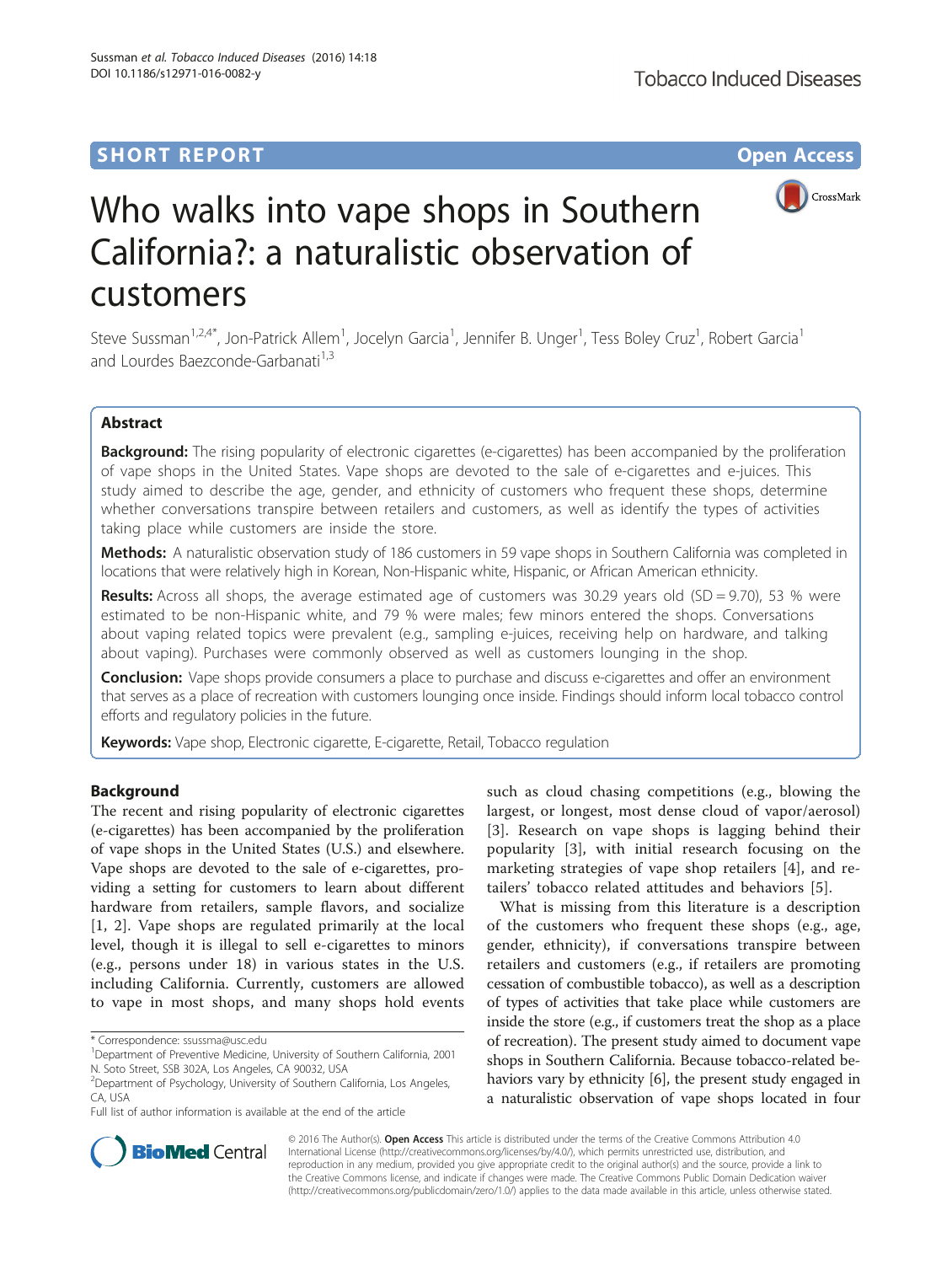different types of ethnic neighborhoods/locations (Korean, Hispanic, African American, and non-Hispanic White).

## Methods

Naturalistic observation, developed in ethology, zoology, and anthropology [[7\]](#page-4-0), has been utilized to investigate tobacco-related behavior among youth at retail stores and on school grounds [\[8](#page-4-0), [9\]](#page-4-0) and among adults while playing professional baseball [[10](#page-4-0)]. This approach to data collection involves recording events in natural settings as they occur without participating in the events, use of impartial observers, and descriptions of behaviors and events which generally are well operationalized [\[11](#page-4-0)]. This approach was utilized to observe customers' behavior in vape shops.

#### Store selection

The locations (communities) of interest (Korean, African American, Latino, and non-Hispanic White) were selected because each of these racial/ethnic groups has a unique tobacco use profile [\[2](#page-4-0)], and together reflect the diversity of Southern California. Initially 104 shops were in the geographic sampling area of the study (i.e., of neighborhoods). The sampling area was identified by using published data that described the percentages by ethnicity of the Los Angeles Basin, and through the use of Yelp to locate vape shops in areas with a relatively high proportion of people from each of the four ethnicities. Yelp is a multinational corporation headquartered in San Francisco, which operates in large part as a business review site, within which customers may exchange business recommendations. The reviews involve a search engine that can locate specific types of businesses by locations/cities. Reviews permit updateable narrative description, and include a rating system (one to five stars, least to most favorable; see [[2\]](#page-4-0) for more details). Of the 104 identified shops, 17 were found to be out of business at the time of the interview, and 4 declined to be a part of the study. Of the 83 shops to be surveyed, 1 shop was a distributor and 5 were smoke shops (shops that sell tobacco and tobacco related products, as well as e-cigarettes) and not vape shops. The final sample included 77 vape shops (22 in non-Hispanic White neighborhood areas, 18 in Korean neighborhood areas, 17 in Hispanic/Latino neighborhood areas, and 20 in African-American neighborhood areas) in Greater Los Angeles.

## Observation form

Observation forms were used to code the approximate age of customers, gender, ethnicity, purchases made, and activities and conversations that took place. There was room to code two customers on each page of the form, and all customers observed in the shops during the data collection period were coded.

#### Age estimation

To ensure that estimates regarding age were reliable, the customer observer who visited the 77 vape shops engaged in an age estimation validation pilot study [\[8](#page-4-0)], prior to doing the vape shop observations. The observer (a 25-year old Asian American female staff person) estimated the ages of 20 people unknown to her at a local community college campus. Among the people observed in that pilot study, half were male, with age and ethnicity varying. After writing down an estimate of each person's age, the observer approached each person, told them that she was estimating age as part of a university study, and asked them to write down their age on a piece of paper for validation. Of the 30 people approached, 20 agreed to provide their ages. The correlation between the estimated ages (mean =  $30.7$ , SD = 11.93, range =  $7$  to 63 years) and the actual ages (mean =  $31.4$ , SD =  $13.38$ , range = 8 to 65 years) was  $r = .95$ , indicating high accuracy of the estimates made. These results converge with a previous age estimation study [\[8](#page-4-0)].

#### Procedure

Retailers were approached by data collectors between 10:00 am and 5:00 pm during workdays and were asked to participate in the study in return for a \$50 gift certificate. A brief anonymous interview was conducted to determine tobacco-related behaviors and document the attitudes and beliefs of retailers towards e-cigarettes relative to other tobacco products [[5\]](#page-4-0). While one data collector conducted the interview, another conducted an observation of any customers over a 20-min period. Each shop was observed one time. The observer stood at least 15 ft away from the customers, observed store products, and observed customers unobtrusively. To our knowledge customers did not know they were being observed. A "customer" was defined as any non-employee that was present inside the vape shop during the 20-min observational period. This could include a person making purchases along with anyone accompanying the purchaser. Data collection occurred from June 19, 2014 to December 8, 2014. The authors' institution's Institutional Review Board approved all procedures.

Time of day was not recorded. However, time of day data was collected one year later at 61 of these same shops ( $n = 225$  customers). We engaged in a sensitivity analysis, conducted on that latter collected data to determine if specific observations were dependent on time of day. Vape shops were again visited between 10:00 am and 5:00 pm during workdays. About 7 % of visits occurred in the morning  $(10:00)$  am to  $10:59$  am), 37 % occurred in mid-day (11 am to 12:59 pm), 28 % occurred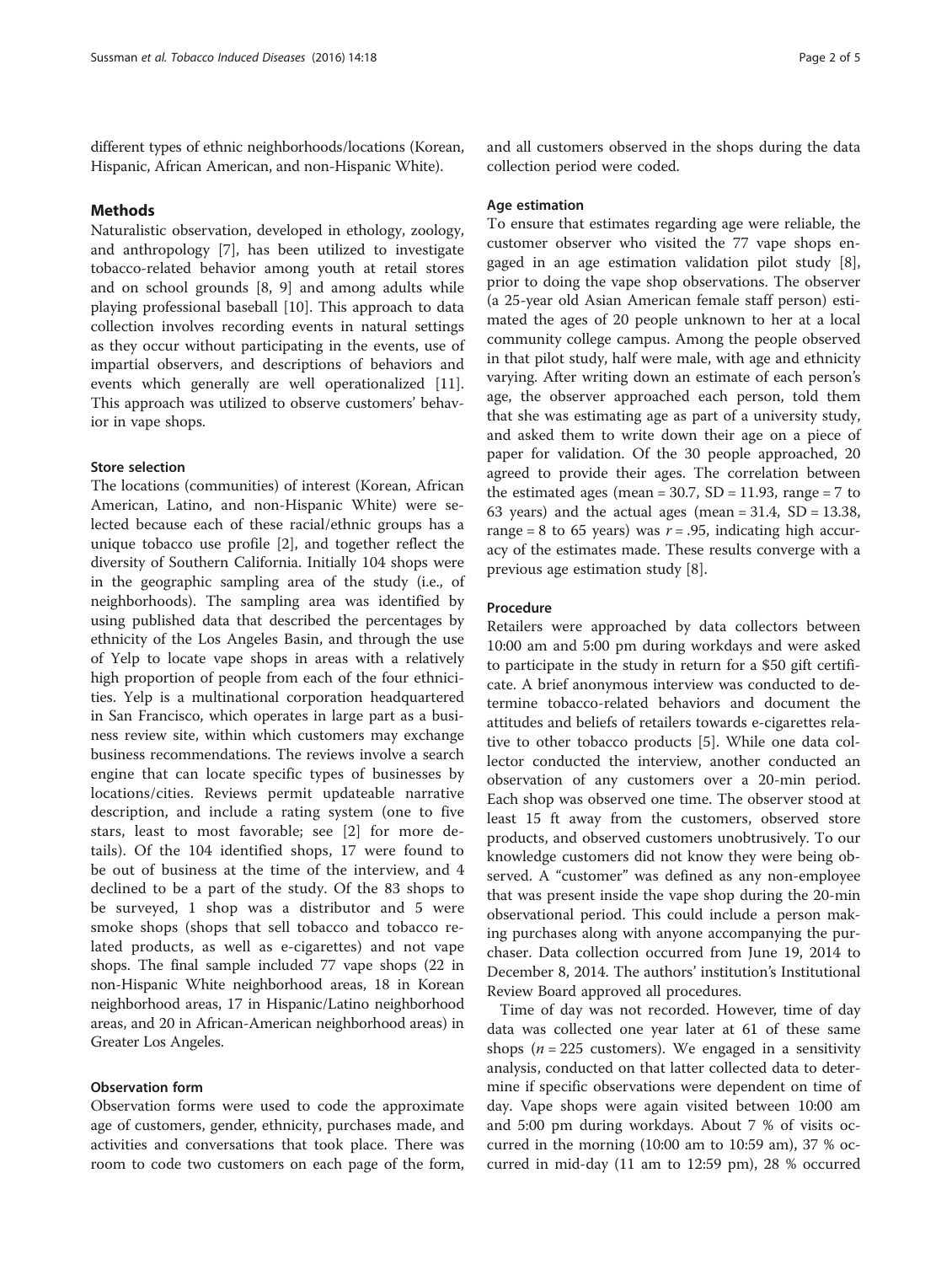in early afternoon (1 pm to 2:29 pm), 19 % in midafternoon (2:30 pm to 4 pm) and 8 % in late afternoon (after 4:00 pm). The most important variable perhaps, age, failed to vary as a function of time of day of observation ( $F_{(4, 220)} = 1.04$ ,  $p < .39$ ). Observing conversations in the shops were found to vary with time of day (LR  $\chi^2_{(4)} = 14.33, p < .01$ ), with conversations less likely to occur in the afternoon (after 1:00 pm) when compared to the morning (before 11:00 am). Observing purchases in the shop were found to vary with time of day (LR  $\chi^2_{(4)} = 22.61$ ,  $p < .01$ ), with purchases less likely to occur in the late afternoon (after 4:00 pm) when compared to the morning). Gender failed to vary with time of day (LR  $\chi^2_{(4)} = 1.90$ ,  $p < .75$ ) but ethnic background of customers was observed to vary  $(\chi^2_{(16)} = 32.88, p < .01)$ . Non-Hispanic whites were more likely to be observed being present in shops in the morning than any other ethnic group.

### Analysis

We tabulated the frequencies of customers' characteristics, and where appropriate, we reported means and standard deviations. Observations of customers' characteristics and activities observed in vape shops were compared across ethnic neighborhoods by using ANOVA and chi-square tests.

#### Results

#### Number of customers and gender

Among the 77 vape shops in which the observation protocol was conducted, customers were observed in 59 of the shops and 186 customers were observed in total (24 % were female overall). Shops in which no customers were observed were approximately evenly distributed across ethnic location. Of 18 total Korean location shops, no customers were observed at five shops. Of 22 non-Hispanic white location shops, no customers were observed at five shops. Of 17 Hispanic location shops, no customers were observed at four shops. Finally, at 20 African American location shops, no customers were observed at four shops. Of these 59 retained shops, 51 customers were observed at 13 vape shops in Korean neighborhoods (an average of 3.92; 23 % female), 51 customers were observed at 17 shops in non-Hispanic White neighborhoods (an average 3 per shop; 29 % female), 27 customers were observed at 13 shops in Hispanic neighborhoods (an average of 2.07 per shop; 11 % female), and 57 customers were observed at 16 shops in African American neighborhoods (an average of 3.56 per shop; 16 % female). Gender failed to vary as a function of ethnic location ( $\chi^2_{(3)}$  = 4.90, p < .18).

#### Age

An estimate was made on the perceived lowest and highest age of customers. The range of lowest to highest estimate was small (an average of 2.27; no more than 3 years). Across all shops, the average estimated age of customers was  $30.29$  years old  $(SD = 9.70)$ . The average estimated age of the customers was 28.51  $(SD = 10.34)$  in Korean location shops,  $32.62$   $(SD = 9.22)$ in non-Hispanic white location shops, 30.56 (SD = 9.47) in Hispanic location shops, and  $29.69$  (SD =  $9.47$ ) in African American location shops. Six of 186 customers were estimated to be minors (3 %; i.e., 6, 7, 11, 14, 15, and 17 years old). In addition, six customers were estimated at a lower age range of 18. Thus, taking a conservative estimate, 12 customers possibly were minors (7 %; 8 were Asian, 3 were Hispanic, and one was non-Hispanic White). They were not involved in purchases but walked in with adults who made purchases. Six of the potential minors were in Korean location shops, and the other six were in African American location shops (in each location, half being clearly under 18 years of age). The average estimated age of the customers failed to vary by ethnic location  $(F_{(3,182)} = 1.65, p < .18)$ .

#### **Ethnicity**

An agreement check on ethnicity was conducted on 41 of the customers by the customer observer and one other staff person (a 25-year old Hispanic female staff person). There were only three disagreements on ethnicity among the customers (93 % agreement; the only disagreements were on three cases in which one rater thought the customer was Asian while the other rater thought the customer was non-Hispanic White). Also, the raters could not identify specific Asian ethnicity unless the customer spoke in their language of origin; thus, a general "Asian" description was coded. Among all customers observed, 21 % were Asian, 7 % were African American, 16 % were Hispanic, 53 % were non-Hispanic white, and 3 % were other. Customer ethnicity by neighborhood is described in Table [1](#page-3-0).

#### Purchases

Purchases were observed among 73 (40 %) of the customers. Twenty-one purchases were made in Korean location shops, 22 purchases were made in non-Hispanic White location shops, 10 purchases were made in Hispanic location shops, and 20 purchases were made in African American location shops. The proportion of purchases observed failed to vary by ethnic location (LR  $\chi^2_{(3)} = .87$ ,  $p < .83$ ). The types of purchases were noted for descriptive purposes and included e-juices, hardware such as modifiable e-cigarette systems or "mods", vape pens, re-build payments (e.g., using new kanthal [heating] wire and a cotton wick to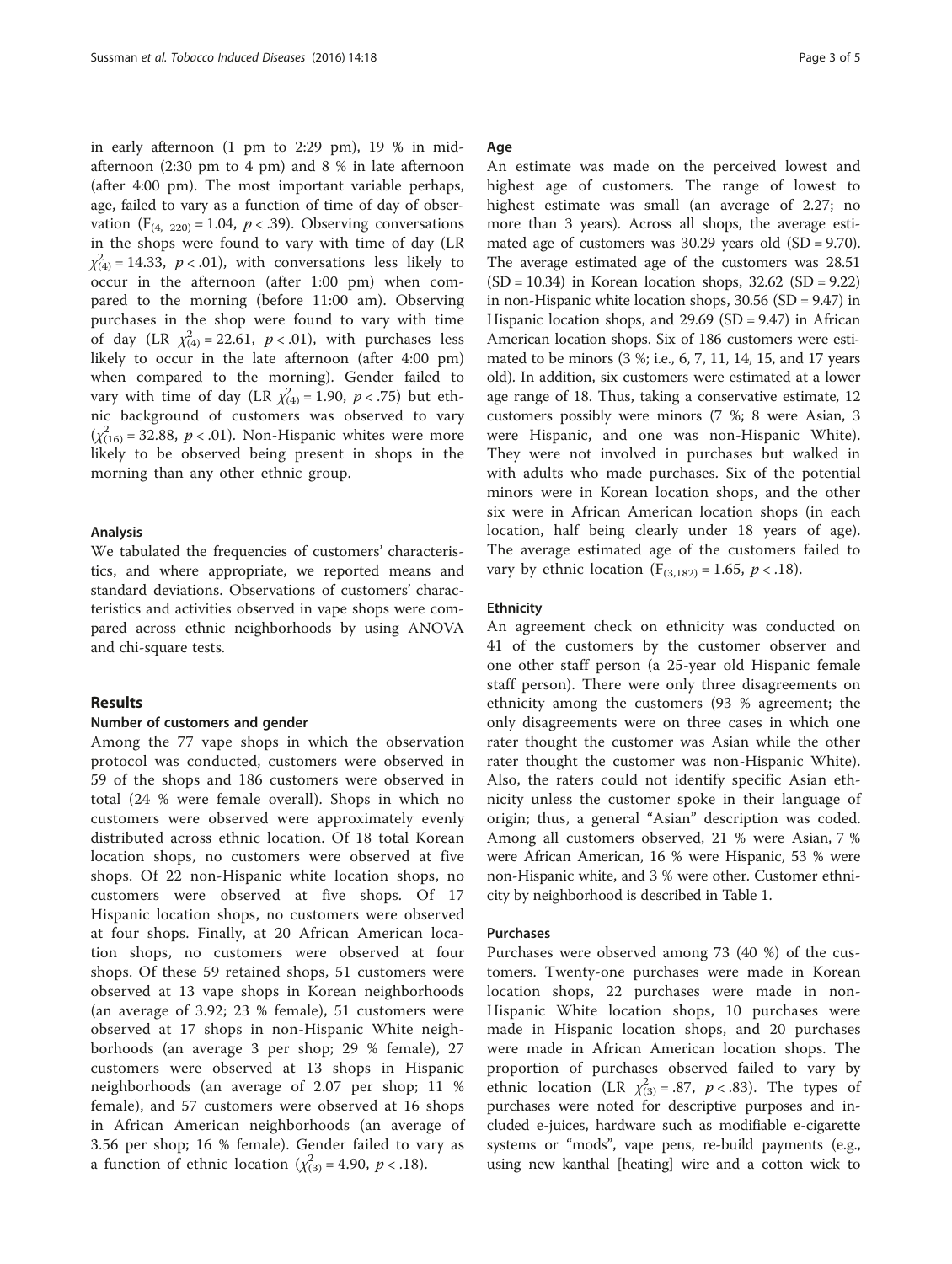|                    | Korean | Non-Hispanic White | Hispanic/Latino | African American |
|--------------------|--------|--------------------|-----------------|------------------|
| Korean/Asian       | 8(16)  | 6(12)              | 7(26)           | 18 (32)          |
| Non-Hispanic white | 31(61) | 37(73)             | 10(37)          | 21(37)           |
| Hispanic/Latino    | 9(18)  | 3(6)               | 9(33)           | 10(18)           |
| African American   | 2(4)   | 4(8)               | 0               | 7(12)            |
| Other              | 1(2)   | 1(2)               | (4)             | 1(2)             |
| Total              | 51     | 51                 | 27              | 57               |

<span id="page-3-0"></span>Table 1 Vape shop customer ethnicity by ethnic location of shop

Notes. Numbers in cells represent frequencies with percentages in parentheses. While cell sizes were too small to conduct meaningful statistical tests, the pattern of the data indicates a tendency for ethnicity of customer-ethnic location of shop concordance, except for the Korean/Asian customer ethnicity-ethnic location

recoil the inside of an atomizer, which may involve the use of a drill press, replacement parts including wires, wicks, or coils, batteries or chargers).

#### Conversations/Lounging

Among the customers observed, 62 % had conversations with vape shop employees while in the store. Presence of conversations varied as a function of shop ethnic location (LR  $\chi^2_{(3)} = 13.42$ ,  $p < .01$ ) with 43 % of customers in Korean location shops having conversations, 81 % in Hispanic location shops, 68 % in African American locations and 65 % in non-Hispanic white location shops. Types of conversations were noted for descriptive purposes and included small talk (e.g., asking how someone's day was going), cloud chasing (e.g., discussions about competitions to determine who can blow the largest cloud of aerosol), products, service requests (e.g., repairs, rebuilds, or help with hardware), and e-juices. Observations about combustible cigarette use were not observed. Among the customers observed, 22 % were observed lounging (e.g., sitting in chairs or couches, watching TV, playing video or board games, or conversing) while in the vape shop. Lounging behavior varied by neighborhood (LR  $\chi^2_{(3)} = 13.42$ ,  $p < .01$ ) with 14 % of customers lounging in Korean location shops, 18 % in Hispanic location shops, in 39 % in African American location shops and 12 % in non-Hispanic white location shops.

### **Discussion**

The majority of customers frequenting vape shops across the four ethnic locations in Southern California were non-Hispanic white males around 30 years of age. This finding was unexpected, given the variety of neighborhoods in the sampling frame of the study. Non-Hispanic White customers were over-represented in the three ethnic minority neighborhoods. This finding suggests that non-Hispanic white males are more attracted to vape shops and their products than people from other ethnicities and females, or are more willing or able to spend disposable income on vape shop products.

Few individuals observed in the shops were estimated to be minors and when minors were observed they were accompanied by an adult and did not make purchases. With the growing use of e-cigarettes among adolescents [[12\]](#page-4-0), information is needed on how minors are acquiring such products. If minors are not purchasing e-cigarettes in brick and mortar retailers, they may seek out these products online [[13](#page-4-0)] as a way of circumventing regulation [[14](#page-4-0)]. The ability of some minors to enter these shops may expose them to nicotine-containing vapor/ aerosol, possibly placing them at risk for adverse for health consequences [[15, 16\]](#page-4-0).

Conversation between retailers and customers was observed; however, there was little evidence of discussion about combustible cigarette smoking cessation. This finding is in contrast to other research on vape shops where retailers were observed suggesting to their patrons that e-cigarettes could be used for cessation [\[17](#page-4-0)], or that retailers had reported quitting conventional smoking by using e-cigarettes [[5\]](#page-4-0). It would appear based on the present study that the vape shop does involve a "vape scene" (hobby/recreational activity) involving often non-Hispanic White adult males who converse about cloud chasing contests or new vaping devices, although most customers purchase products and leave.

There are several limitations of this study. For example, a 20-min block of observation time was involved and observations were made between 10:00 am and 5:00 pm Monday through Friday, a period which varied by shop. The vape shops are open on weekends. However, we were restricted by university employee policy to keep our observations on workdays. Thus, much customer activity may have been missed [[18](#page-4-0)]. Sensitivity analyses of observations at these shops one year later revealed that specific observations (purchases, conversations) were more likely to occur in the morning than afternoon. Minors might be observed in the shops later in the day, although our observations did occur in several shops during a time period over which many minors might have the opportunity to enter (from 3:00 pm to 5:00 pm, right after school), and we failed to detect variation in age of customer as a function of time of day in